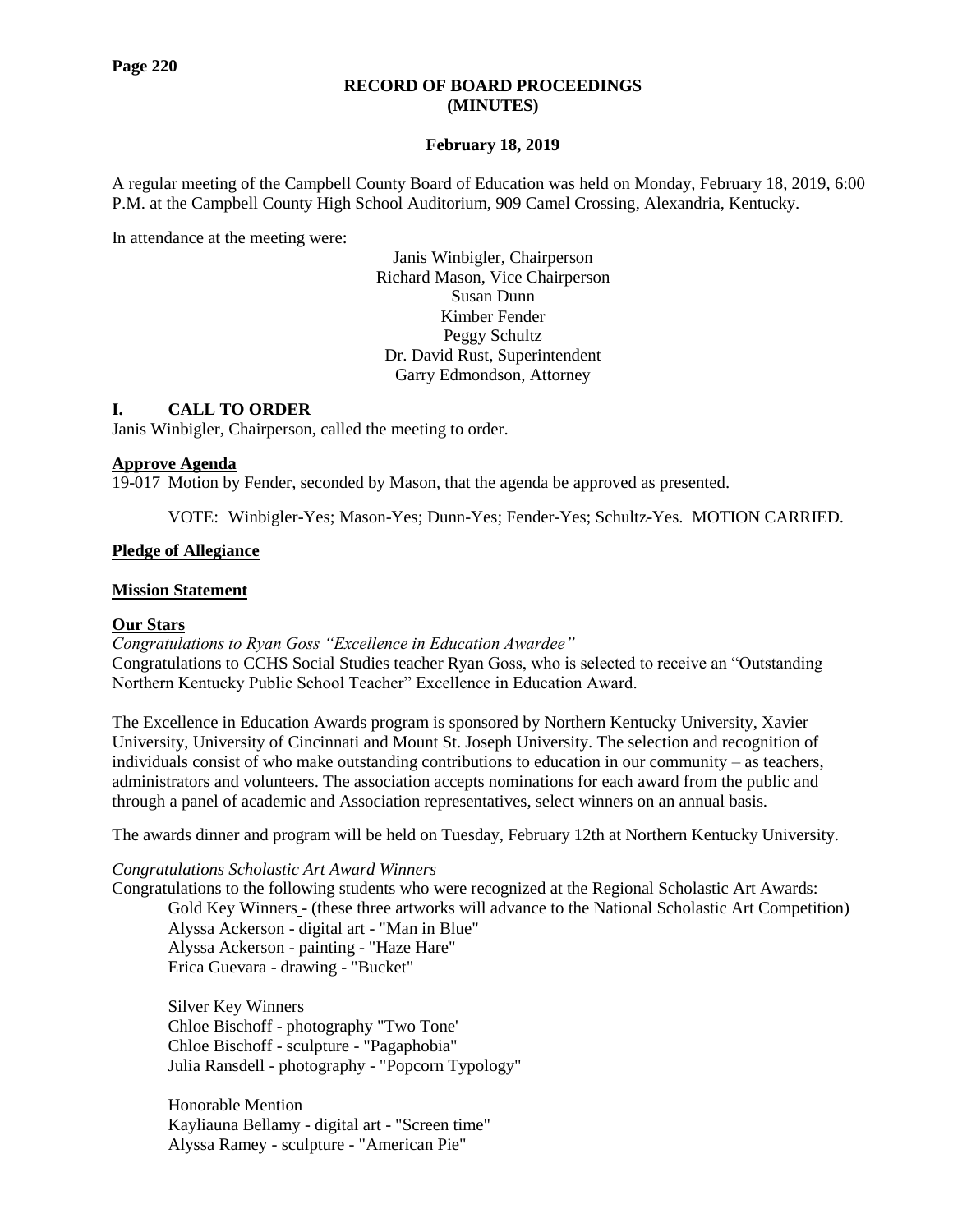## *[Congratulations KMEA NKY Select Band Members](http://www.campbellcountyschools.org/News/55103)*

The following Campbell County Middle School and High School band students have been selected by audition to be members of the KMEA Northern Kentucky Select Bands! This is a great accomplishment and is the result of months of hard work and dedication!

| Tasha                    | Adams          |
|--------------------------|----------------|
| Mustafa                  | Ahktar         |
| Robert                   | Bay            |
| Nathan                   | Beagle         |
| Christian                | Becker         |
| Ashley                   | Bell           |
| $\overline{\text{Noah}}$ | Blythe         |
| Cl <sub>oe</sub>         | <b>Buechel</b> |
| Allie                    | Decker         |
| Zachary                  | Dietz          |
| Matt                     | Goforth        |
| Chase                    | Green          |
| Aaron                    | Haas           |
| Dru                      | Hutton         |
| Cole                     | Johnson        |
| Jonah                    | Kemplin        |
| Serena                   | Kush           |
| Silas                    | Lanter         |
| Drew                     | Ledere         |
| Emily                    | Morgan         |
| Abby                     | Morgan         |
| Jackson                  | Morris         |
| Dominic                  | Palmieri       |
| <b>Brad</b>              | Pangburn       |
| Thomas                   | Racke          |
| Phoebe                   | Rapp           |
| Caleb                    | Richmond       |
| Stevie                   | Spicer         |
| Molly                    | Spicer         |
| Emily                    | Spicer         |
| Aden                     | <b>Stevens</b> |
| Lawson                   | Trapp          |
| Carter                   | Unrau          |
| Carter                   | Verst          |
| Corbin                   | Watson         |
| Cassidy                  | Witt           |
| Nick                     | Wittrock       |

## **Recess**

As provided in the agenda (as approved), the Board briefly recessed.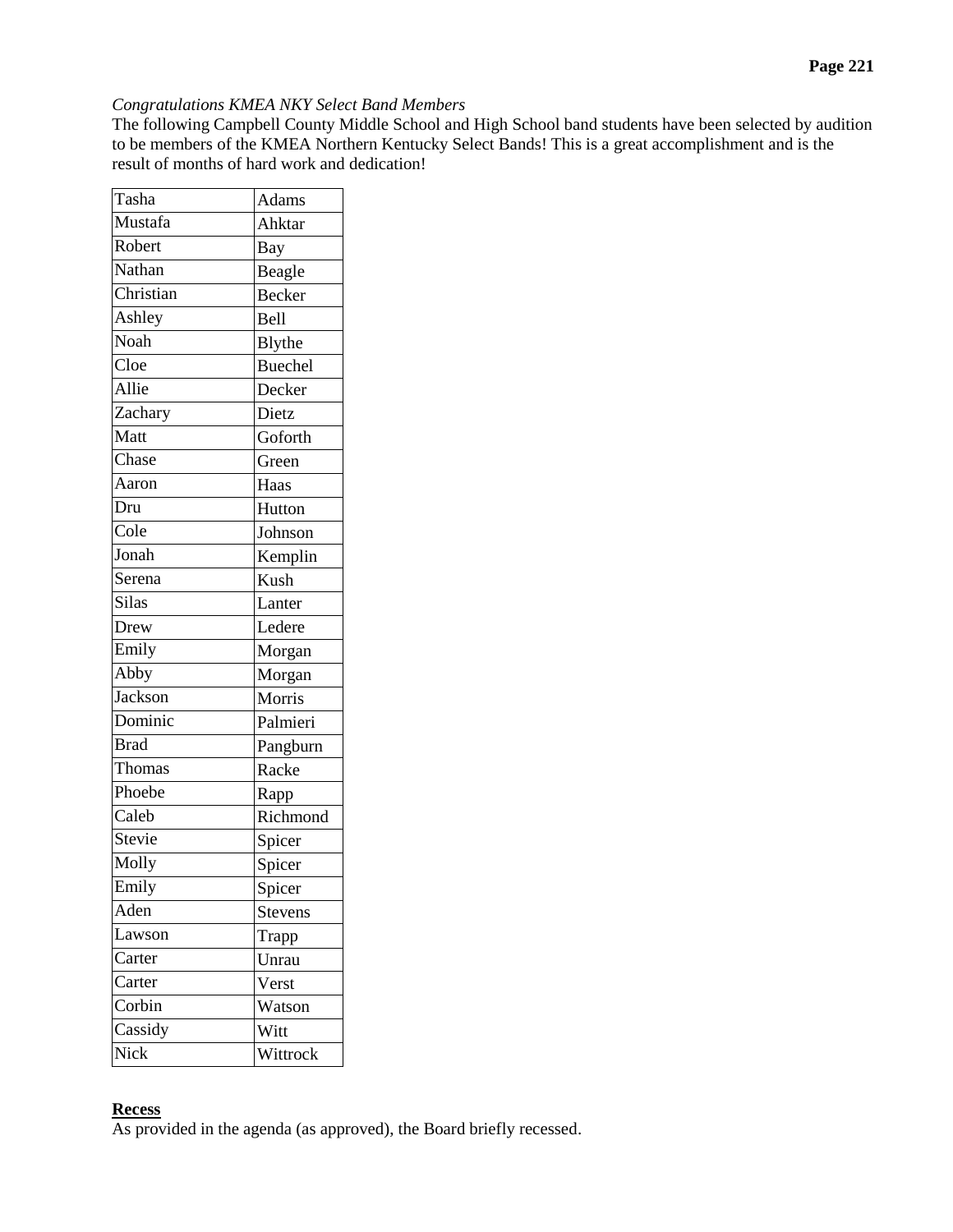# **II. COMMUNICATIONS Audience Comments**

# **Superintendent Comments**

# **Board Member Comments**

# **Personnel Actions**

| <b>NAME</b>        | <b>POSITION</b>               | <b>ACTION / REASON</b> | <b>EFFECTIVE</b> | <b>LOCATION</b> |
|--------------------|-------------------------------|------------------------|------------------|-----------------|
| Cozart, Joanne     | Teacher                       | Hired                  | 1/16/2019        | <b>CCMS</b>     |
| Daum, Judson       | <b>Bus Driver</b>             | Resigned               | 1/24/2019        | Transportation  |
| Dischar, Mischelle | <b>Bus Monitor</b>            | Hired                  | 1/22/2019        | Transportation  |
| French, Timothy    | Custodian                     | Hired                  | 1/21/2019        | <b>CCMS</b>     |
| Kirby, Melinda     | Tutor - McKinney Veto         | Hired                  | 2/5/2019         | Cline           |
| Kremer, David      | <b>Bus Driver</b>             | Retired                | 2/28/2019        | Transportation  |
| McMillen, Daniel   | <b>Boys JV Track Coach</b>    | Hired                  | 2/4/2019         | <b>CCHS</b>     |
| Nordwick, Deborah  | Paraeducator and              | Hired                  | 1/28/2019        | Crossroads      |
|                    | Lunchroom Monitor             |                        |                  |                 |
| Phillips, Portia   | <b>Bus Monitor</b>            | Hired                  | 1/22/2019        | Transportation  |
| Sizemore, Jennifer | <b>Preschool Paraeducator</b> | Hired                  | 1/28/2019        | Cline           |

## **Substitutes**

| Daum, Judson      | Hired<br>Substitute Bus Monitor                                           |       | 2/4/2019  | Transportation |
|-------------------|---------------------------------------------------------------------------|-------|-----------|----------------|
| Fleissner, Lisa   | Substitute Food Service<br>Hired                                          |       | 1/14/2019 | District Wide  |
|                   | Assistant                                                                 |       |           |                |
| Franck, Matthew   | Substitute Bus Driver                                                     | Hired | 2/7/2019  | Transportation |
| Haley, Trina      | Substitute Bus Monitor                                                    | Hired | 1/28/2019 | Transportation |
| Jimenez, MaryBeth | Substitute Teacher &<br>Substitute Paraeducator                           | Hired | 1/23/2019 | District Wide  |
| Lange, Shelby     | Substitute Teacher                                                        | Hired | 1/31/2019 | District Wide  |
| Linnenkohl, Susan | Substitute Teacher                                                        | Hired | 1/23/2019 | District Wide  |
| McNichols, Sally  | <b>Substitute Secretary</b>                                               | Hired | 2/5/2019  | <b>CCHS</b>    |
| Neal, Zachary     | Substitute Teacher &<br>Substitute Paraeducator                           | Hired | 1/24/2019 | District Wide  |
| Rickels, Garry    | Substitute Food Service<br>Asst. and Substitute<br><b>Delivery Driver</b> | Hired | 1/24/2019 | District Wide  |
| Russell, Thomas   | Substitute Teacher                                                        | Hired | 1/23/2019 | District Wide  |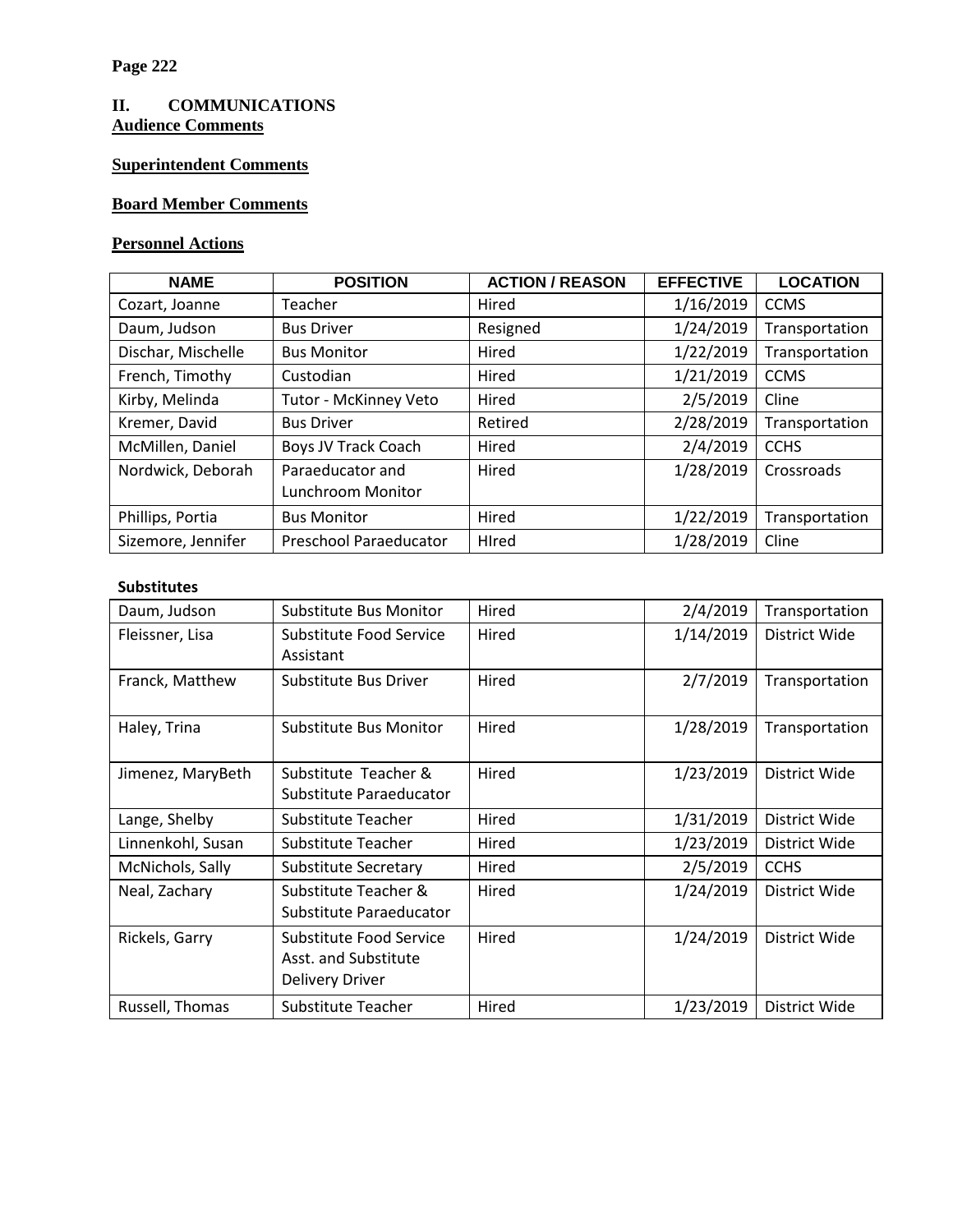### **Page 223**

## **Written Communications and Reports**

SBDM Minutes FRYSC Reports Homeless Services Report Pupil Personnel Report Public Relations Report School Related Field Trip Notifications Field Trip Report - Athletics Field Trip Report - Transportation

## **III. ACTION AGENDA**

## **Act to Initiate Merger with Silver Grove Schools**

19-018 Motion made by Schultz, seconded by Mason, that the request of Silver Grove Independent Schools to merge with the Campbell County School District be approved per the recommendation of the superintendent.

VOTE: Winbigler-Yes; Mason-Yes; Dunn-Yes; Fender-Yes; Schultz-Yes. MOTION CARRIED.

### **Merger Agreement with Silver Grove Independent Schools**

19-019 Motion made by Fender, seconded by Schultz, that the merger agreement sent to us from Silver Grove Independent Schools be approved with the exception of the noted change to section 3G, numbers 4 and 5, as presented per the recommendation of the Superintendent.

Updated Language:

(4) Notwithstanding paragraph (3) of this subsection, Campbell County Common School District agrees to make available the submitted applications of any qualified/certified Silver Grove employees, contracted on the signed date of this agreement, to any SBDM council for consideration of interview to fill a posted vacancy.

(5) Additionally, Campbell County schools will agree to interview any tenured and certified candidates, under contract by Silver Grove on the signed date of this Agreement, for any vacancies formally applied for by said candidates.

VOTE: Winbigler-Yes; Mason-Yes; Dunn-Yes; Fender-Yes; Schultz-Yes. MOTION CARRIED.

#### **Local Planning Committee Finding Request to Revise the District Facility Plan**

19-020 Motion made by Mason, seconded by Dunn, that the revised District Facility Plan be approved per the recommendation of the superintendent.

VOTE: Winbigler-Yes; Mason-Yes; Dunn-Yes; Fender-Yes; Schultz-Yes. MOTION CARRIED.

#### **Property Acquisition Grant's Lick**

19-021 Motion made by Fender, seconded by Dunn, that the purchase contract of 85.117 acres of land from Plum Creek Christian Church, Inc. be approved per the recommendation of the superintendent.

VOTE: Winbigler-Yes; Mason-Yes; Dunn-Yes; Fender-Yes; Schultz-Yes. MOTION CARRIED.

## **SBDM Staffing Allocations for 2019-20**

19-022 Motion made by Fender, seconded by Dunn, that the SBDM Council Staffing and Budget Allocations for 2019-20 be approved as presented per the recommendation of the superintendent.

VOTE: Winbigler-Yes; Mason-Yes; Dunn-Yes; Fender-Yes; Schultz-Yes. MOTION CARRIED.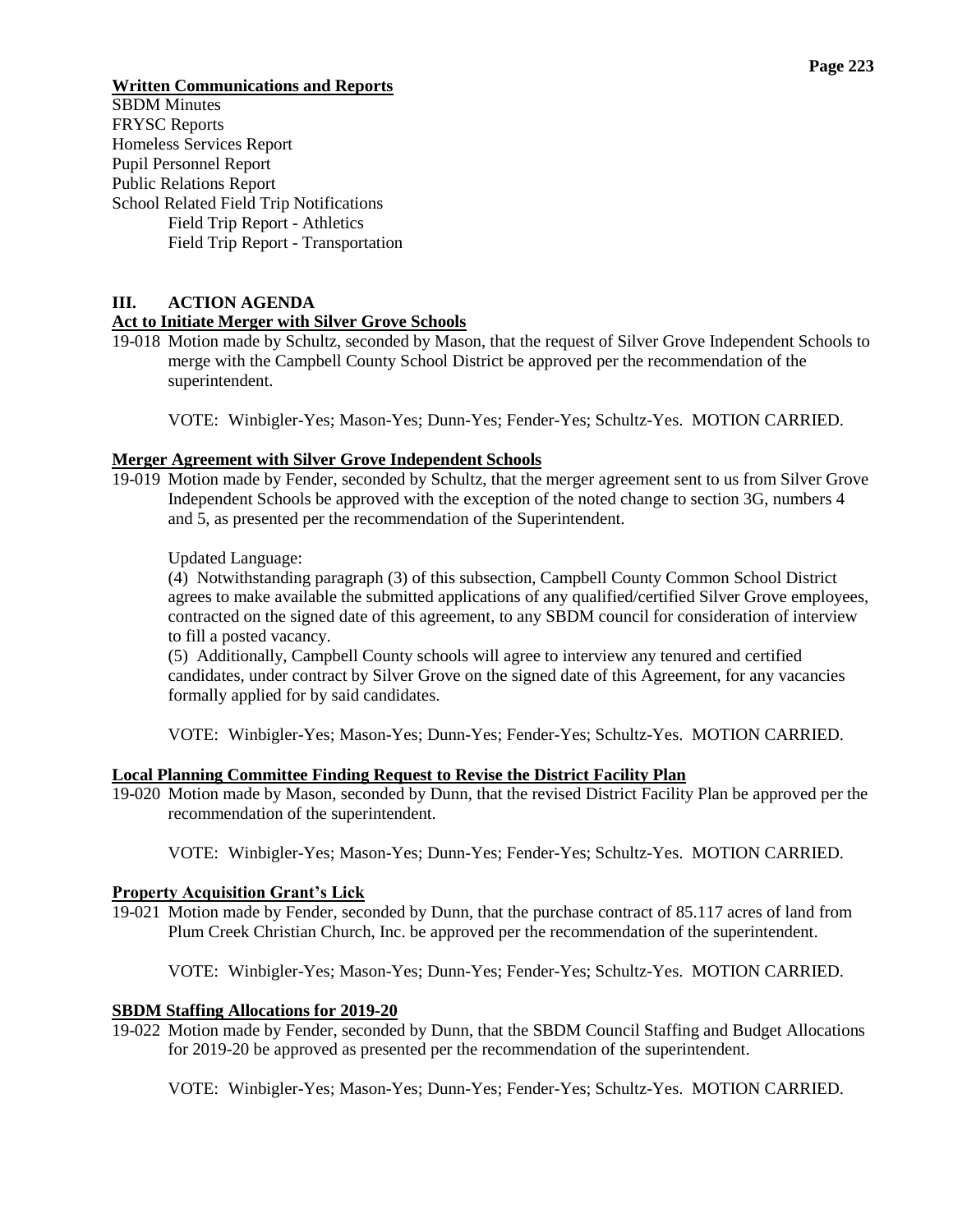# **Tentative SBDM Budget Allocations for 2019-20**

19-023 Motion made by Dunn, seconded by Mason, that the tentative 2019-20 SBDM Budget Allocations be approved at a rate of \$140 per actual 2018-19  $5<sup>th</sup>$  month ADM per the recommendation of the superintendent.

Changes in projected allocation from the 2018-19 final allocations:

Campbell Ridge =  $$(6,532)$ Cline Elementary =  $$ (3,223)$  $Crossroads = $ (5,685)$ Grants Lick =  $$(2,986)$ Reiley Elementary =  $$(39)$  $CCMS = $ 6,864$  $CCHS = $ (3,862)$ 

VOTE: Winbigler-Yes; Mason-Yes; Dunn-Yes; Fender-Yes; Schultz-Yes. MOTION CARRIED.

# **Creation of Position; School-based Mental Health Therapist**

19-024 Motion made by Fender, seconded by Dunn, that the creation of a school based mental health position be approved pending the approval of the NIJ budget amendment per the recommendation of the superintendent.

VOTE: Winbigler-Yes; Mason-Yes; Dunn-Yes; Fender-Yes; Schultz-Yes. MOTION CARRIED.

# **Cline and Reiley Elementary Flooring Project BG-1**

19-025 Motion made by Schultz, seconded by Mason, that the BG-1 for Cline and Reiley Elementary Flooring Project be approved per the recommendation of the superintendent.

VOTE: Winbigler-Yes; Mason-Yes; Dunn-Yes; Fender-Yes; Schultz-Yes. MOTION CARRIED.

# **CCHS Band Tower; AIA Standard Form of Agreement Between Owner and Architect, Bidding Documents and BG-3**

19-026 Motion made by Schultz, seconded by Mason, that the AIA Standard Form of Agreement Between Owner and Architect, bidding documents and BG-3 for the Campbell County High School band tower be approved per the recommendation of the superintendent.

VOTE: Winbigler-Yes; Mason-Yes; Dunn-Yes; Fender-Yes; Schultz-Yes. MOTION CARRIED.

# **Building Modification Request; Crossroads and Campbell Ridge Elementary Schools**

19-027 Motion made by Dunn, seconded by Fender, that the request to modify the existing front lobby entrance areas of Crossroads and Campbell Ridge Elementary be approved to increase security through limited building access per the recommendation of the superintendent.

VOTE: Winbigler-Yes; Mason-Yes; Dunn-Yes; Fender-Yes; Schultz-Yes. MOTION CARRIED.

# **BG #18-259 Paving 2018 Campbell County Middle School and High Schools; Approve Application and Payment No. 3 (Final Payment ) to Riegler Blacktop Inc.**

19-028 Motion made by Fender, seconded by Schultz, that the application and payment no. 3 (final payment) to Riegler Blacktop Inc. be approved per the recommendation of the superintendent.

VOTE: Winbigler-Yes; Mason-Yes; Dunn-Yes; Fender-Yes; Schultz-Yes. MOTION CARRIED.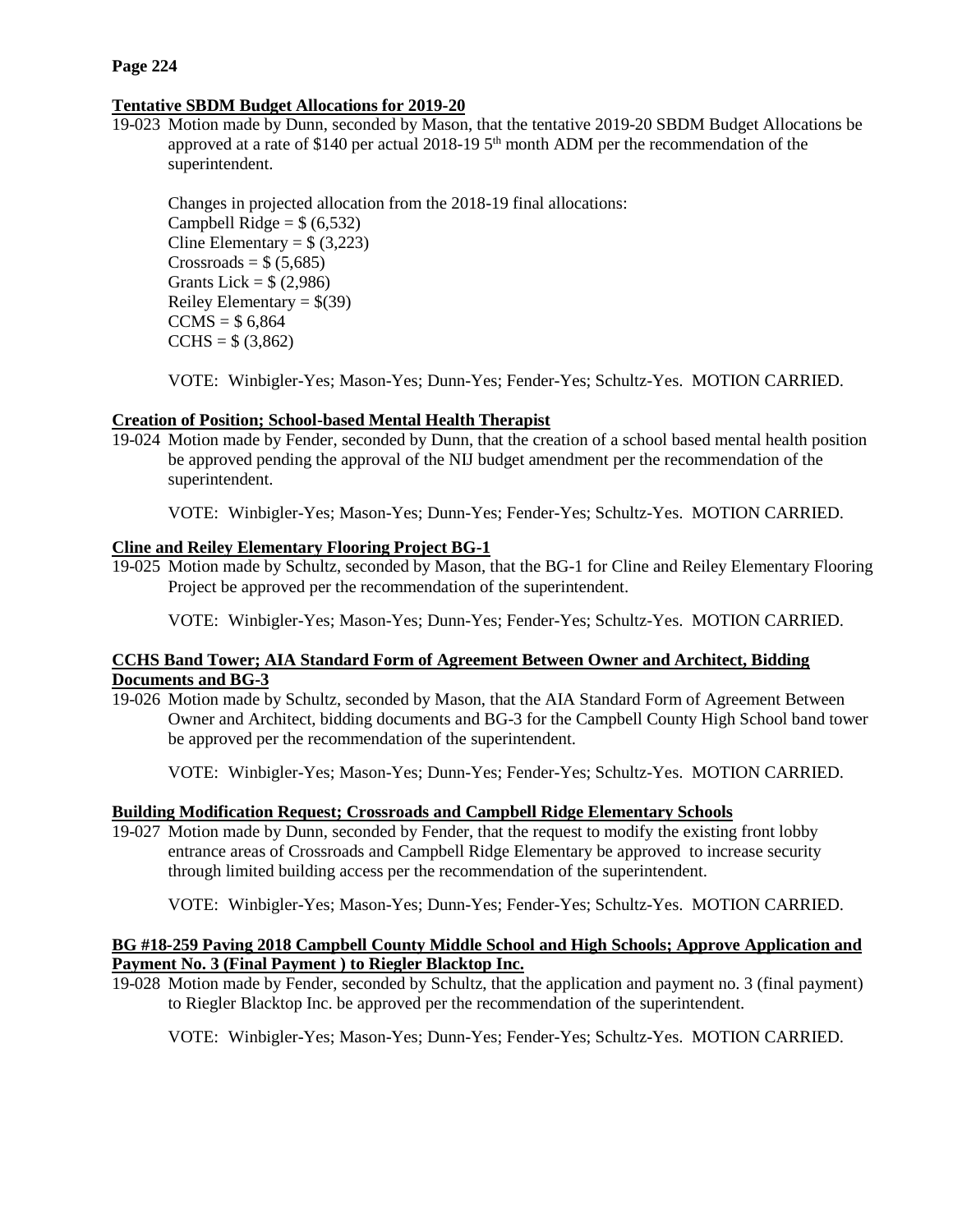## **IV. DISCUSSION**

## **Superintendent Contract**

19-029 Motion made by Dunn, seconded by Fender, that the Chairperson and Vice Chairperson be authorized to enter into contract negotiations with the superintendent.

VOTE: Winbigler-Yes; Mason-Yes; Dunn-Yes; Fender-Yes; Schultz-Yes. MOTION CARRIED.

## **V. CONSENT AGENDA**

19-030 Motion made by Schultz, seconded by Dunn, that the consent agenda be approved as presented per the recommendation of the superintendent.

## **Minutes**

January 21, 2019 – Public Hearing January 21, 2019 – Regular Meeting January 30, 2019 – Special Meeting

## **Bills - Addendum**

General Fund # 131990-132120 as listed in the Orders of the Treasurer

### **Bills – Regular**

General Fund # 132121-132271 as listed in the Orders of the Treasurer

## **Treasurer's Report**

|                           |                  |                    | Campbell County Board of Education |               |                  |
|---------------------------|------------------|--------------------|------------------------------------|---------------|------------------|
|                           |                  | Treasurer's Report |                                    |               |                  |
|                           |                  |                    | For Month Ended January 31, 2019   |               |                  |
|                           |                  |                    |                                    |               |                  |
|                           | <b>Beginning</b> |                    | <b>Expenditures</b>                |               | Ending           |
| <b>Fund</b>               | <b>Balance</b>   | <b>Revenues</b>    | <b>Salaries</b>                    | <b>Others</b> | <b>Balance</b>   |
| General                   | 22,038,039       | (346, 459)         | (2,064,901)                        | (761, 392)    | 18,865,287       |
| <b>Sick Leave Retire.</b> | 168,257          |                    | $\mathbf 0$                        | $\Omega$      | 168,257          |
| <b>Committed Funds</b>    | 400,000          |                    | 0                                  | $\Omega$      | 400,000          |
| <b>Special Revenue</b>    | (692, 690)       | 145,970            | (217, 244)                         | (347, 027)    | (1, 110, 991)    |
| <b>District Activity</b>  | 93,444           | 580                |                                    | (10, 294)     | 83,730           |
| <b>Capital Outlay</b>     | 396,328          | $\Omega$           | $\mathbf 0$                        | 0             | 396,328          |
| <b>Building</b>           | 156,418          | 3,913,894          | 0                                  | (3,745,972)   | 324,340          |
| Construction              | 180,667          | $\Omega$           | 0                                  | $\Omega$      | 180,667          |
| <b>Debt Service</b>       | (1, 331, 814)    | 4,032,547          | 0                                  | (2,735,996)   | (35, 263)        |
| <b>Food Service</b>       | 83,215           | 210,858            | (55, 964)                          | (125, 988)    | 112,121          |
| Totals*                   | \$21,491,864     | 7,957,389          | (2,338,109)                        | (7, 726, 669) | \$<br>19,384,475 |

\* Cash and cash equivalents in all funds include approx. \$382,308 in investments and certificates of deposits yielding 0.615% and the remainder in interest-bearing checking accounts yielding 1.05%.